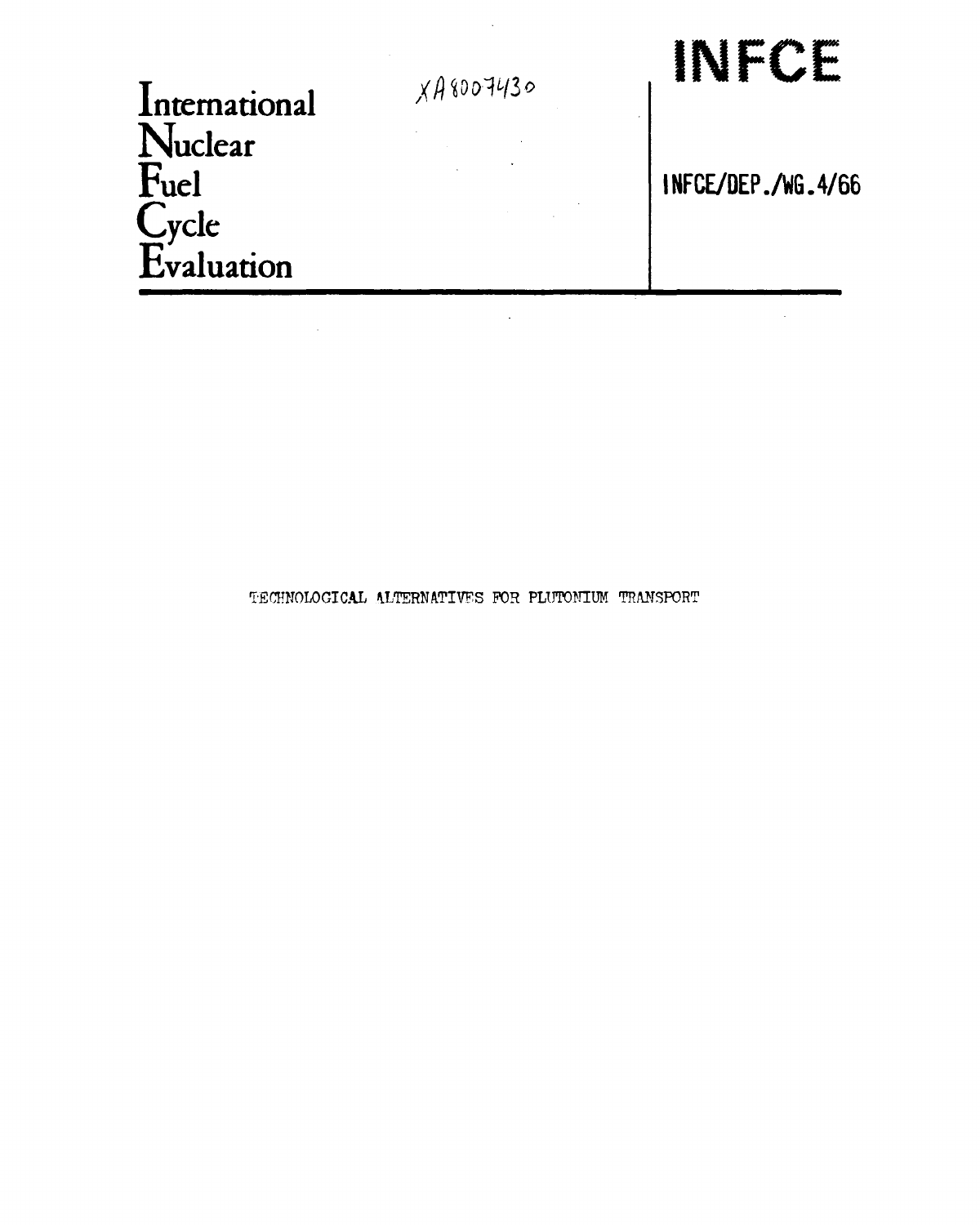Co-Chairmen/WG.4/70 (B) **12 December 197°** 

( 8 December 1978)

TECHNOLOGICAL ALTERNATIVES FOR PLUTONIUM TRANSPORT - TASK 5 A Discussion Paper submitted by the UK Co-Chairman

#### $\mathbf{1}$ INTRODUCTION

The previous paper on plutonium transport (INFCE/WG.4/43(B)) described the United Kingdom experience in transporting plutonium in different forms over 20 years and concluded that this experience suggested that this traffic could be safely continued. The CEC paper (INFCE/WG.4/41(B)) dealt with the environmental impact of plutonium transport within the European Community. However, under Task 5 Working Croup 4B was asked to investigate possible alternative technologies which might be introduced in the future and this paper discusses the alternatives which may be envisaged and evaluates the impact factors as set out in Chapter VII of the provisional format of the Final Report.

(a) Proliferation resistance and safeguards

(b) i.nvironmental and safety aspects

١

- 
- (c) Economic aspects.

Following the TCC guidance and considering which points in the fuel cycle can be particularly sensitive, it appears that vehicles transporting plutonium might be more vulnerable to sub-national threats than fixed facilities. For this reason the principles of improved physical protection measures which might be introduced in the future have been included in the scope of this paper even though national physical protection measures are outside the terms of reference of INFCH (INFCE/TCC/2/6 paragraph 11).

The paper considers transport of plutonium from a reprocessing centre to a store or a fuel fabrication facility and MOX fuel from the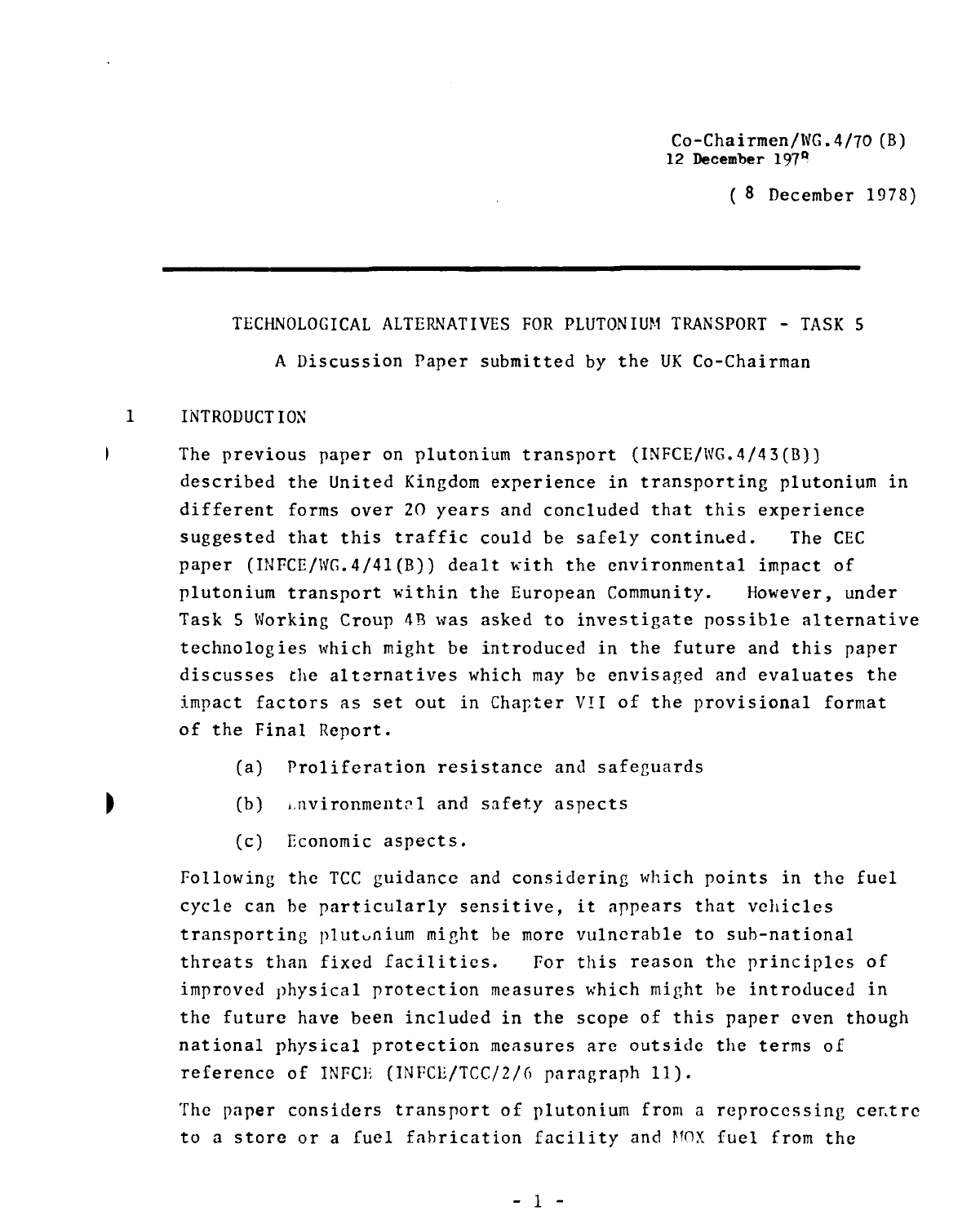latter to a reactor. In the absence of written contributions from other participants the contents are based largely on United Kingdom experience together with our current thinking on future developments, and also include material drawn from US reports, particularly NUREG 0414 ES presented to INFCE as Co-Chairmen/WG.4/44(A,B).

It is presented as a discussion paper to the participants of WG.4B so that their contributions and comments can be incorporated in the first drafts of the transport section of Chapter VII of the Final Report.

 $2<sup>1</sup>$ ALTERNATIVE MODES OF TRANSPORT

> The alternatives considered have been limited to conventional methods. The current thinking is that plutonium transport will be carried out as follows.

- (i) Air by dedicated charter aircraft
- (ii) Sea by large container ships
- (iii) Road by special security vehicles
	- (iv) Rail by special dedicated trains.

The assumptions have been made that full international safeguards measures are in operation, all movements by any mode would be escorted, monitored by radio or by an automatic surveillance system, and arrangements exist for a speedy response by the contingency force.

(a) Proliferation Resistance and Safeguards

International safeguards procedures are generally the same for each method of transport. They include inspection and checking of the contents before shipment and after receipt, as well as prior notification for each transfer to the safeguards authorities.

The resistance to sub-national threats of the various modes of transport depends mainly on the ease of interception and time for the load to be removed compared with the response time for support forces. Judging the proliferation resistance of each mode by these criteria -

(i) Air Transport

Once an aircraft is in the air it cannot readily be diverted unless the crew have been subverted, and the

> $\mathcal{L}$  $\overline{\phantom{a}}$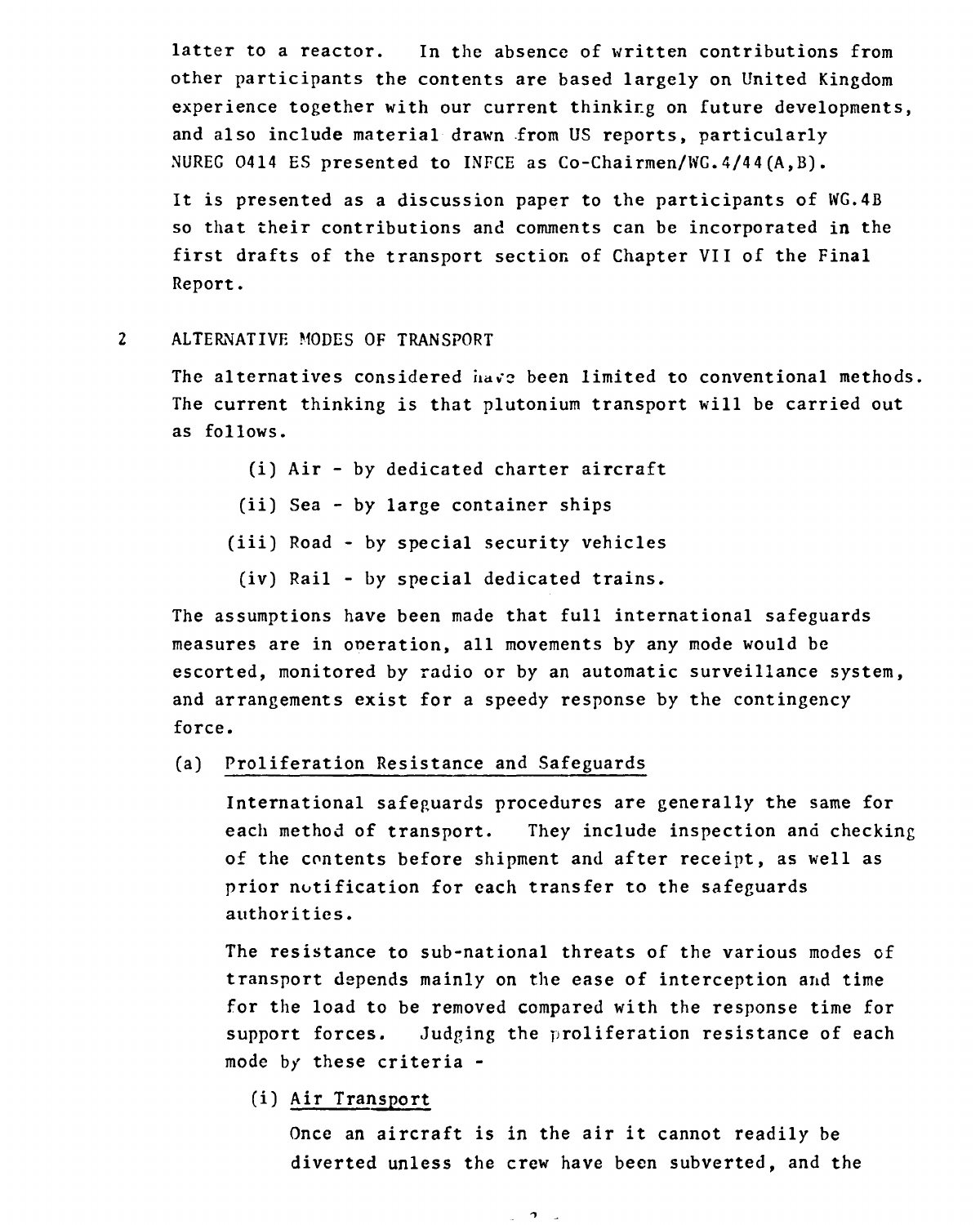small number of crew gives rise to less problems from the point of view of security clearance. Air transport is the most rapid so that the time the material is at risk outside a secure site is at a minimum. Thus, air transport could prove to te the most resistant mode particularly for longer journeys.

(ii) Sea Transport

Considerable resources in the way of ships, aircraft and manpower would be needed by a sub-national group attempting diversion of a fast container ship, but with a larger crew it is somewhat more vulnerable to subversion than air transport. However, if protection by radiation necessitates the use of heavy shielded containers sea transport could prove to have advantages for long journeys.

# (iii) Road Transport

With specially designed containers, secure penetrationresistant transport vehicles capable of immobilisation, a good communication system and escorts, road transport can be regarded as secure for short to medium distance journeys in reasonably populated areas like Western Europe. The material is outside the security site for a longer time but external reinforcements can be made quickly available.

(iv) Rail Transport

This also is suitable for medium distance journeys but being less flexible than road transport is marginally more open to diversion. If protection by radiation requires the use of heavy shielded containers rail transport could prove to have advantages for carrying these weights at speed.

#### Environmental and Safety Aspects  $(b)$

The environmental aspects of plutonium transport have been studied in many countries and were mentioned in the base case papers by the UK and the CEC. The general conclusion has been that the effects on the environment would be small. In support of this GESMO NUREG 0002, 1.3.1.5 concluded that, "The pJutonium oxide containers are doubly sealed and the special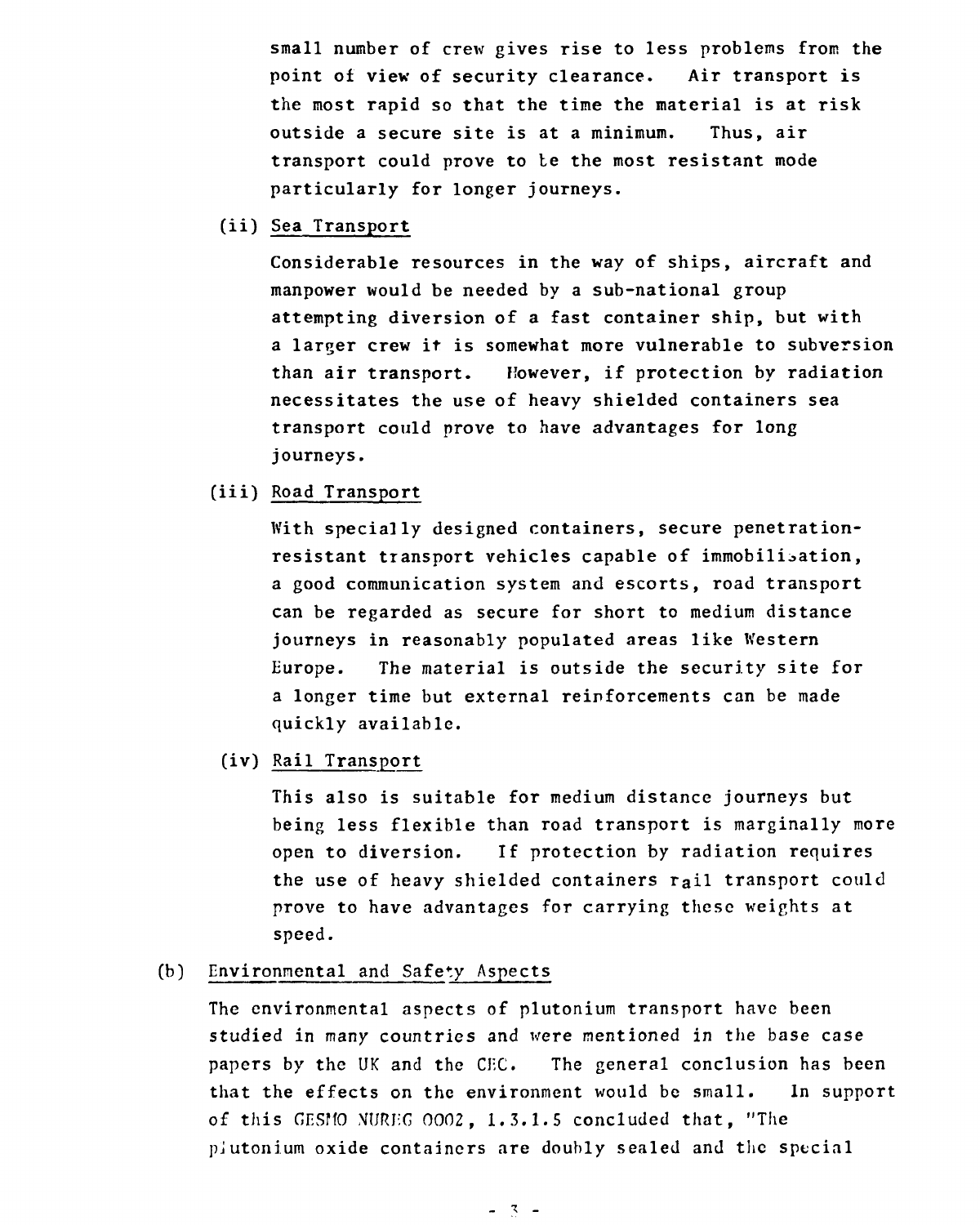vehicle to be used for plutonium oxide transportation is designed to withstand unusual efforts of penetration. Thus the probability that there would be any release of radioactive material from a plutonium oxide shipment following any credible accident is not considered significant". However, the relative consequences of an accident for each mode of transport are considered below.

- (i) Air accidents are likely to be more severe but less frequent than accidents on land or sea. However, as stated in INFCE/WG.4/43(B) - United Kingdom Experience in Plutonium Transportation - the containers at present used by UK transporters are tested to withstand the ground impact which would result from a mid-air accident. Further designs of containers are now being considered and these will incorporate improvements including increased ease of handling, remote loading and unloading, the capacity to dissipate additional heat arising from increased fuel irradiation targets, and the ability to transport mixed oxide if required. With these containers and the additional protection of the reinforced freight containers in which they will be carried it is highly improbable that there could be a significant release of plutonium.
- (ii) In the case of accidents at sea, which may be more frequent, the consequences of a release to that environment are likely to be less. Here also the reinforced freight containers will be designed to resist penetration; and offer considerable additional protection in an accident. The problems of recovery in the unlikely event of a container being lost at sea are at present being investigated.
- (iii) For road and rail the transport vehicles and plutcniun containers are expected to withstand the consequences of the most severe accident.
- Economic Aspects  $(c)$

In general for the transport of large quantities of plutonium (100 kgs or more) there is not a wide difference between the cost of different modes of transport. For the conventional methods considered the cost would be from \$15,000 to \$20,000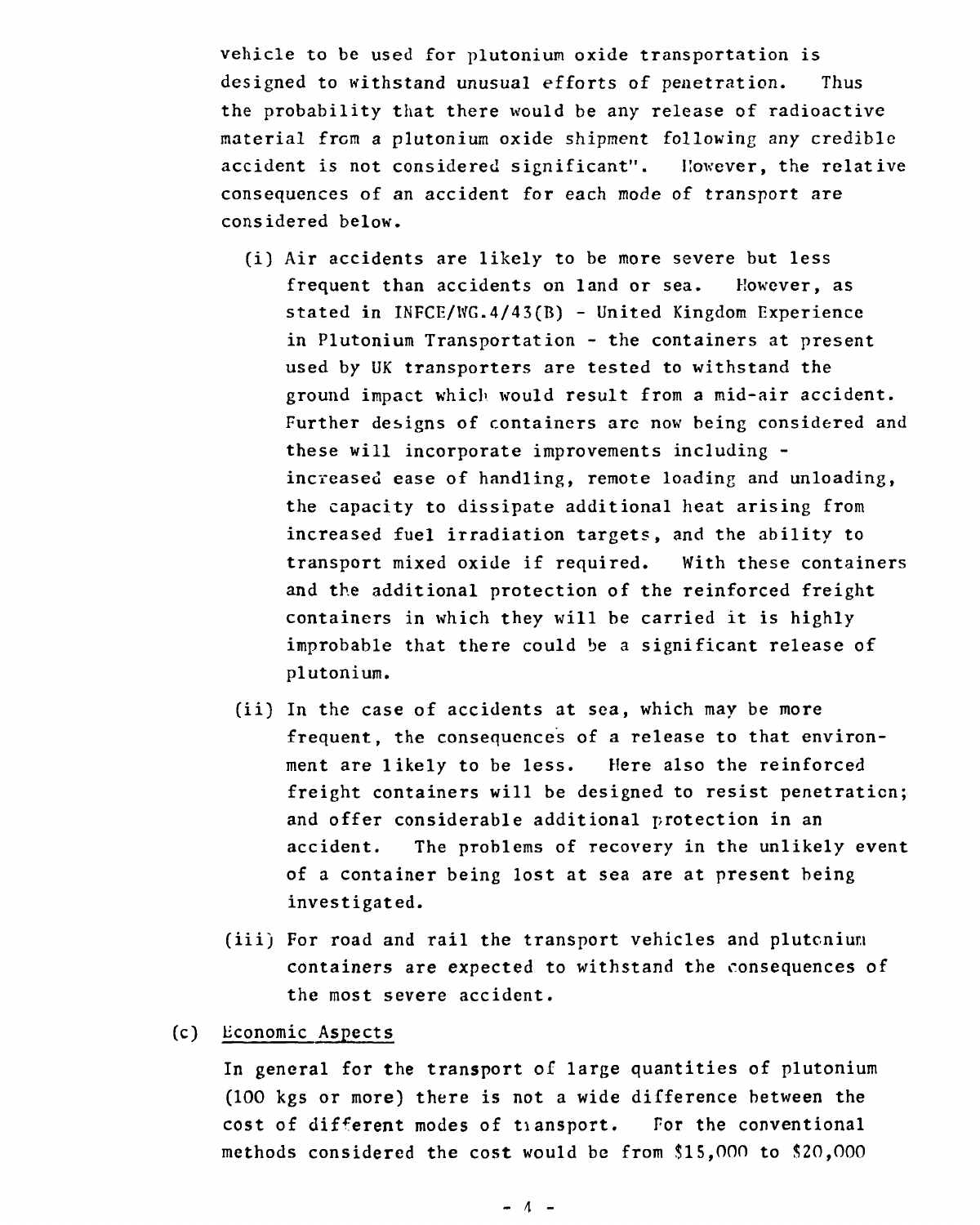por movement. The resources for conventional modes of transport are already available. Although the recent requirements for physical protection both for equipment and manpower have made the transport of plutonium very much more expensive, the costs are still small, being quoted as of the order of 2% of the irradiated fuel transport costs (NUREG 0002 Vol 4) and therefore the contribution to the total fuel cycle costs is very small.

# 3 ALTERNATIVE FORMS IN WHICH PLUTONIUM CAN BE TRANSPORTED

Consideration is being given to the form in which plutonium should be transported in order to afford increased resistance to diversion. There will be a continuing need for the transport of small amounts of plutonium between sites and countries in whatever form is essential for particular R& D purposes. Consideration will need to be given to an appropriate ceiling for these shipments. However, in practice they will probably be infrequent because of the high costs associated with individual shipments.

The following alternative forms are those generally being discussed but this method of protection is mainly significant against subnational threats as in any national action aimed at diversion it is probable that separation facilities would be readily available.

- I Plutonium oxide
- II Plutonium oxide mixed with uranium oxide
- III MOX fuel
	- IV Protected by radiation.

# (a) Proliferation Resistance and Safeguards

I Plutonium Oxide

The normal starting point for the manufacture of high performance nuclear explosives is plutonium metal and this will be the basis of comparison for other forms of the material. To produce metal from plutonium oxide requires a number of chemical processing steps and thus there is a gain in proliferation resistance by the transport of the oxide.

II Mixed Oxide

Lower plutonium content materials are likely to be more secure because they increase the weight of material to be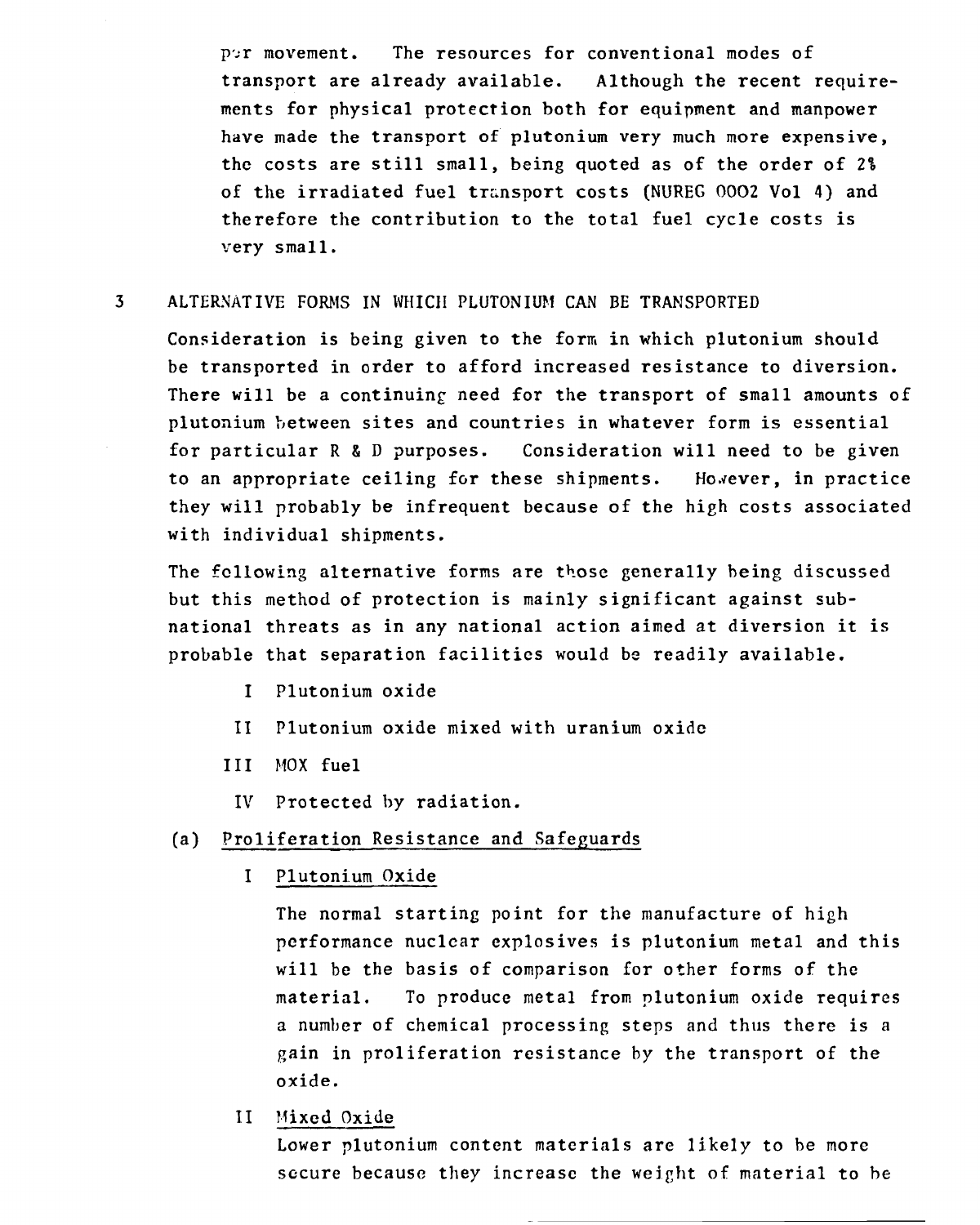diverted to make a weapon, introduce a further chemical separation step in the bomb-making process, and require the acquisition of separation equipment. If it is feasible to co-locate the fuel fabrication plant with the reprocessing plant the transport of mixed oxide as well as plutonium oxide can be avoided and the problem limited to that of finished fuel transport.

#### $111$ MOX Fuel

Fuel is marginally more diversion resistant than mixed oxide. The additional steps to bomb-making are somewhat more difficult to achieve than in the case of mixed oxide.

#### Protected by Radiation  $IV$

This could be accomplished by

- (i) Insertion of a gamma source in the transport container
- (ii) Spiking the plutonium during manufacture with a gamma emitter, eg cobalt 60

(iii) Pre-irradiating the plutonium fuel.

A source in the plutonium container could be removed by the terrorist by the same method with which it was installed, but it would entail him acquiring remote handling equipment and techniques.

Similarly, gamma emitters as in (ii) would entail a difficult reprocessing operation under shielded conditions to remove them before making a nuclear weapon. In the context of national proliferation it would add to the timescale and resources needed and in the case of a subnational threat would provide a significant additional barrier to a terrorist. However, there is difficulty in ensuring that the activity present will not separate out during final processing operations and therefore the resulting dose might not be sufficient to provide the full protection required. This type of proposal has so far only consisted of early studies without the backing of full-scale developments.

l're-irradiation of the fuel would require co-location of the reprocessing plant, the fuel fabrication plant and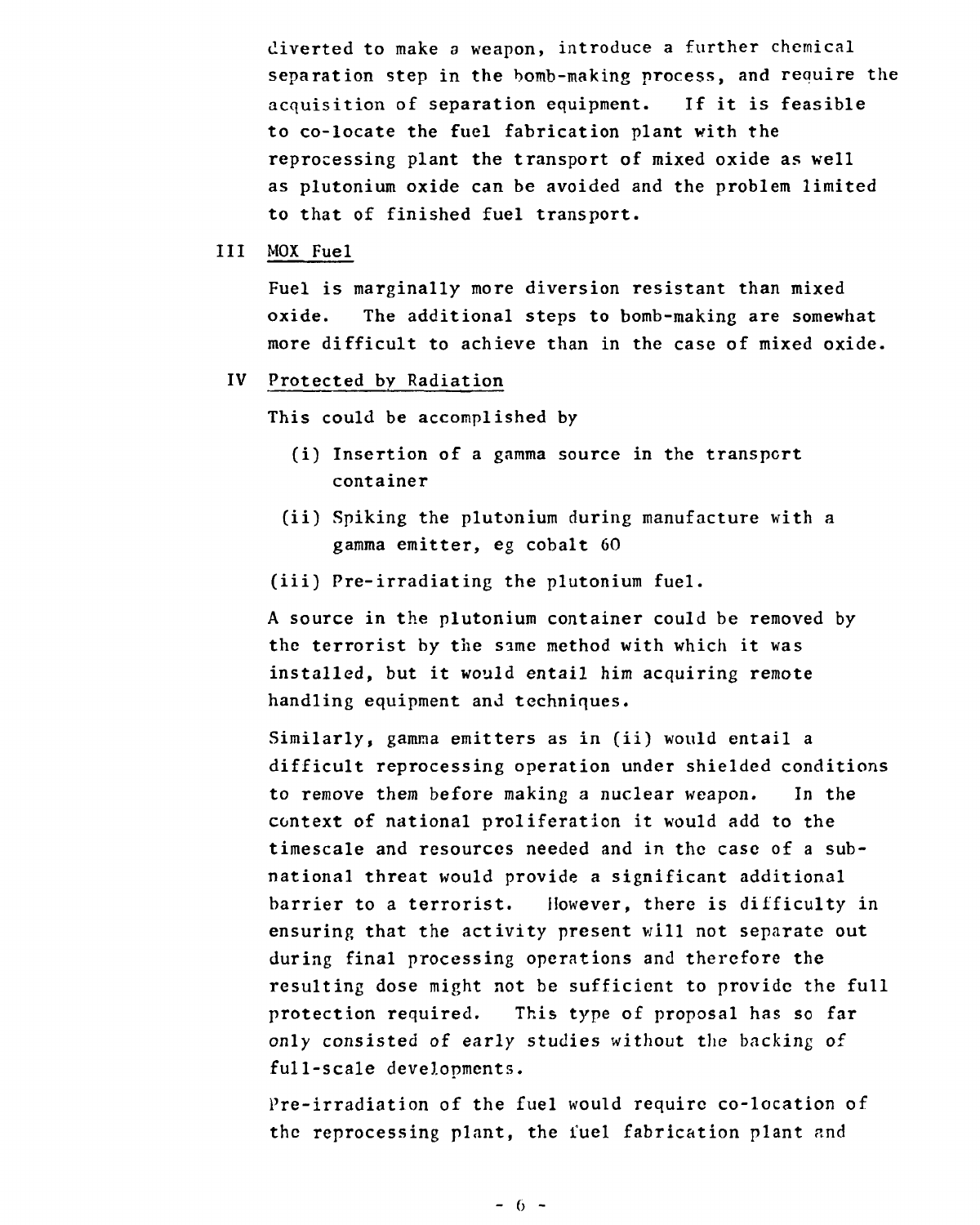complex irradiation facilities and when all factors are considered this does not appear to be a practicable solution.

## (b) Environmental and Safety Aspects

There are no significant differences in the safety of transport of PuO<sub>2</sub>, MOX or MOX fuel but marginal improvements are offered by sintered material. The addition of gamma emitters by the methods discussed in the previous paragraph would increase the risk of radiation doses to the employees involved in fuelling, transporting and emptying containers as well as those at the fuel fabrication plant and the reactor loading. It could also affect many plutonium monitoring instruments, thus complicating both safety and safeguards measurements.

# *(c)* Economic Aspects

Transport as mixed oxide involves shipping more material than with plutonium oxide but new containers specifically designed for mixed oxide could reduce the proportional increase in cost.

There could be economic advantages in transporting the mixed oxide at the specification required by the fabricator, thus reducing the requirements for further blending operations.

Transport as fabricated fuel marginally increases the degree of protection but this would require co-location of the reprocessing plant and the fuel fabrication plant and would raise many technical and commercial problems, eg the multiplicity of designs and changing requirements of a large number of customers, the access to the detailed design know-how and the financial implications of guarantees of fuel performance in the reactor.

Shipment with gamma emitters present would require heavy shielded containers similar to those needed for irradiated fuel (80+ tons). This would greatly increase the cost and virtually rule out air transport. In addition, if the gamma irradiation is provided by spiking, the necessary additions and alterations to reprocessing plants and reactors would involve very high costs. In the case of fabrication plants the technology of remote handling and maintenance is not yet available and when developed would add considerably to the cost of the fuel.

- 7 -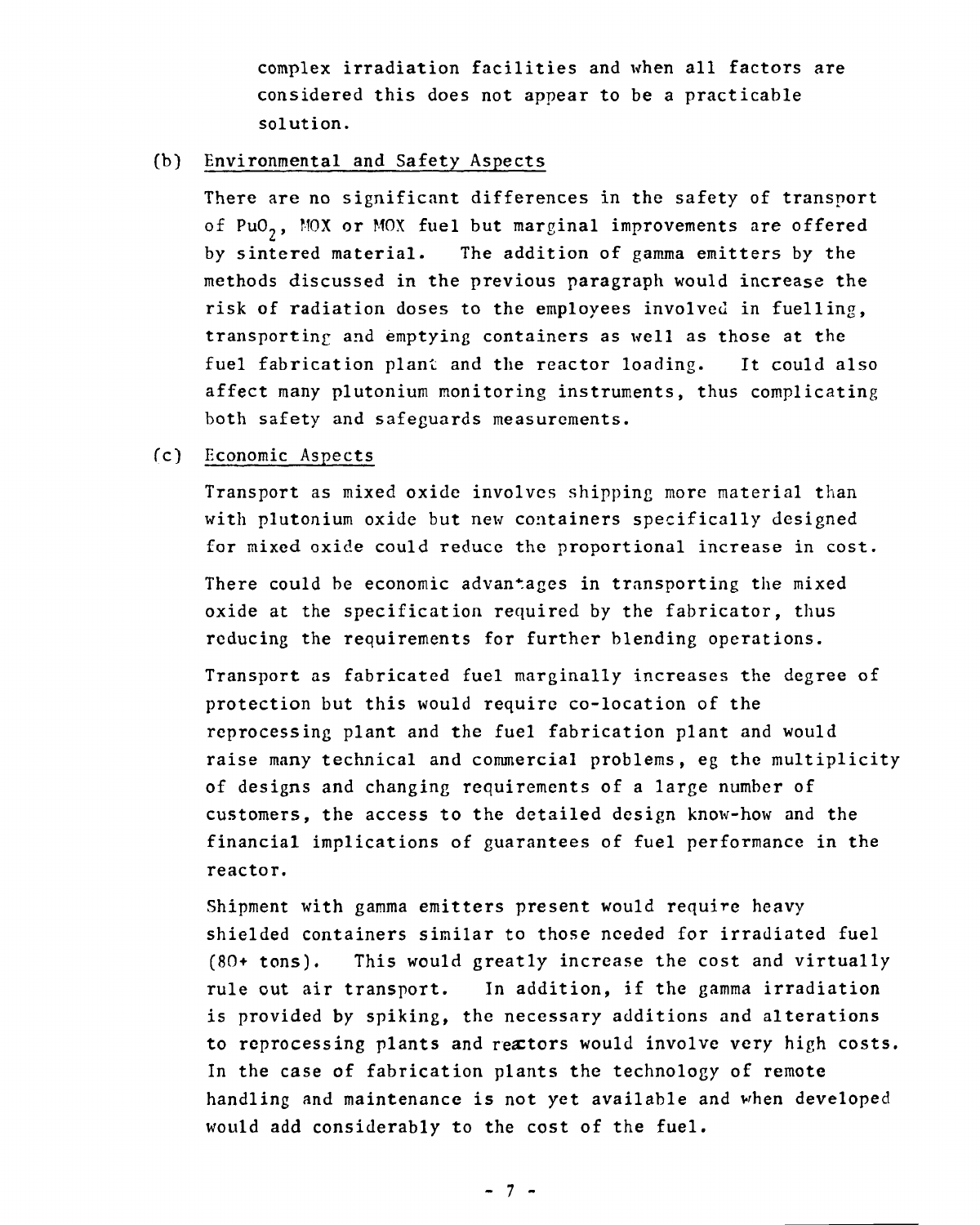## 4 IMPROVED PHYSICAL PROTECTION MEASURES

By the nature of the material the transport of plutonium is a sensitive operation and heavy reliance must be placed on physical protection in order to reduce the risk of diversion.

Factors should be built into the overall system to extend the time between the mounting of a diversionary attack and the conversion of the material to a weapon. The material therefore should be in a form not directly usable in an explosive device in order that the chances of recovery are maximised. Delays may be achieved by modifying the chemical form or providing protection by radiation. Even when this has been done further protection must be given by the transport container or vehicle. Ideally, the vehicle must be capable of total immobilisation and the container able to resist penetration until contingency forces arrive. In all cases there should be communication systems which can indicate that the transport is under attack and give its precise position at all times.

The third element of protection will be provided by escort. The material, in addition to being transported in a penetration-resistant container vehicle, must travel under escort. The function of the escort should primarily be to provide communications for the nuclear convoy to ensure that the movement is tracked throughout and in an attack situation ensure that this fact is communicated to a point from where rapid assistance can be afforded. Whilst the escort will act as a deterrent it is essential that the overall system provides back-up services to ensure prompt response in the emergency.

Developments in physical protection, particularly in the construction of the transport vehicle and container and in communication between base and escort, should be kept under review with the objective of continued improvement.

## 5 INSTITUTIONAL ASPECTS

All movements of safeguarded plutonium are subject to strict controls and fall into two main categories.

- 5.1 National movements within States when all safeguarded plutonium is subject to national controls, international safeguards and the relevant safety procedures laid down by individual governments.
- 5.2 International movements: before any plutonium can be exported to another country the several authorities concerned have to be satisfied that the following requirements have been met.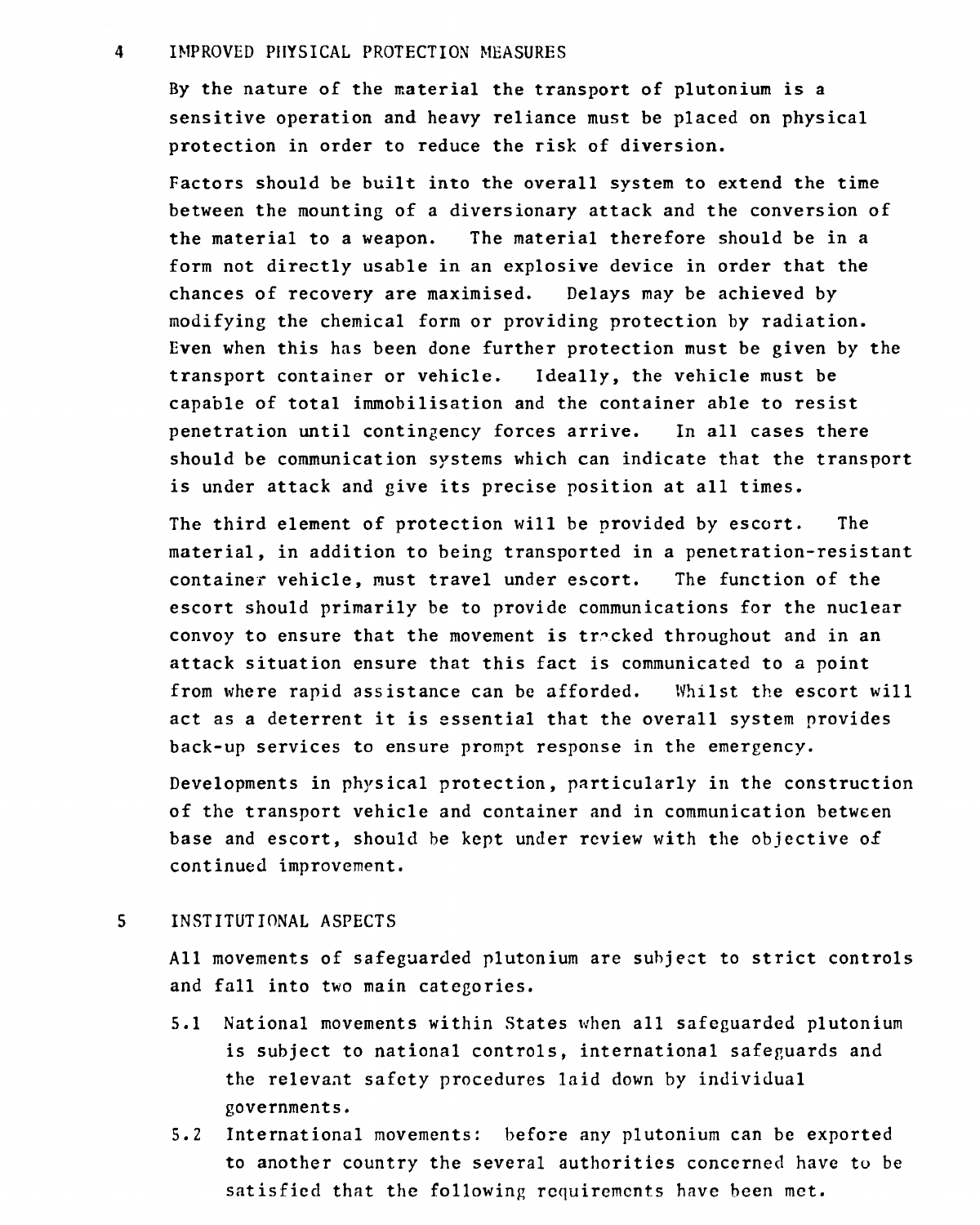- (i) An inter-governmental agreement for co-operation in the peaceful uses of atomic energy is in force between the two countries.
- (ii) An agreement exists between the IAEA and the receiving country satisfying agreed international safeguards procedures including sealing and inspection in each country and the acceptance by the IAEA that the plutonium can be safeguarded by them in the receiving facility.
- (iii) All criteria laid down in Nuclear Suppliers' Guidelines for the export of nuclear material (INFCIRC/254 February 1978).
- (iv) US Government approval of the transfer where material of US origin is involved and prior consent is required.
- 5.3 In addition to the above requirements the IAEA is considering the establishment of an International Convention on the physical protection of nuclear material which would cover transport regulations between national boundaries.

#### SUMMARY AND RECOMMENDATIONS 6

From the limited discussions within INFCE and the experience to date the following recommendations appear to be emerging.

- (i) Based on present experience, the transport of plutonium could continue by air or sea where long distances are involved, and by road and rail over shorter distances. These methods of transport would appear to be acceptable from the nonproliferation, environme. il impact and economic aspects.
- (ii) Development should continue to increase the protection against diversion offered by the vehicle and container.
- (iii) In order to strengthen the protection over long distances, developments on improved communication systems and shortened response time should continue.
- (iv) It is hoped that the IAEA proposals for an International Convention on the physical protection of nuclear materials will improve the control of movements between national boundaries.
	- (v) There appear to be advantages in protection if plutonium is transported in the form of mixed oxide.